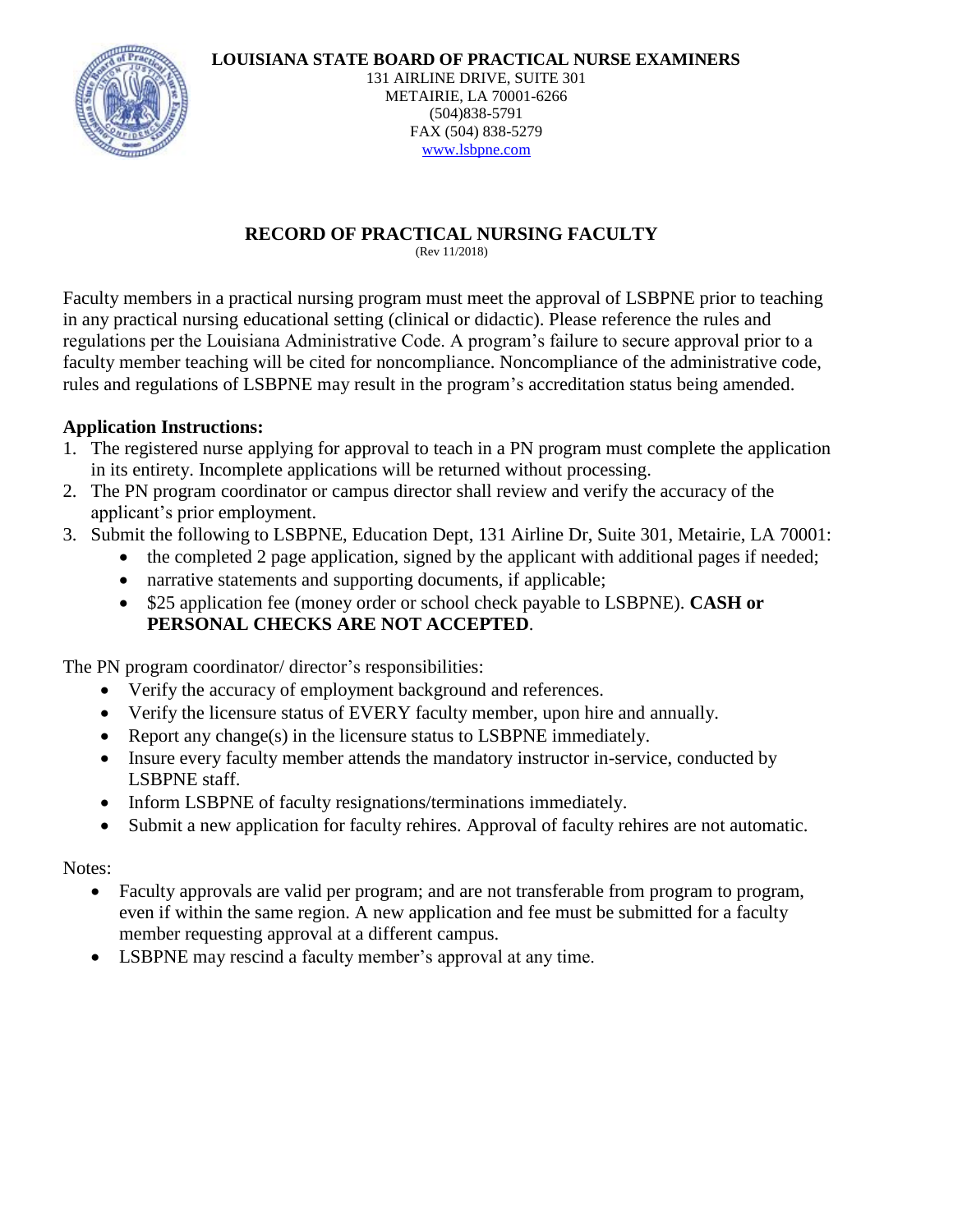|                 |                    | <b>LOUISIANA STATE BOARD OF PRACTICAL NURSE EXAMINERS</b><br>131 AIRLINE DRIVE, SUITE 301<br>METAIRIE, LA 70001-6266<br>FAX (504) 838-5279<br>www.lsbpne.com |                                                                                                                                                                                                                                |                      |  |
|-----------------|--------------------|--------------------------------------------------------------------------------------------------------------------------------------------------------------|--------------------------------------------------------------------------------------------------------------------------------------------------------------------------------------------------------------------------------|----------------------|--|
|                 |                    |                                                                                                                                                              | RECORD OF PRACTICAL NURSING FACULTY                                                                                                                                                                                            |                      |  |
|                 |                    |                                                                                                                                                              |                                                                                                                                                                                                                                |                      |  |
| <b>ADDRESS:</b> | Street address     |                                                                                                                                                              |                                                                                                                                                                                                                                |                      |  |
|                 | City               |                                                                                                                                                              | <i>State</i>                                                                                                                                                                                                                   | ZIP code             |  |
|                 |                    |                                                                                                                                                              | ANTICIPATED DATE OF FACULTY'S APPOINTMENT:                                                                                                                                                                                     |                      |  |
|                 |                    |                                                                                                                                                              | <b>Applicant Information</b>                                                                                                                                                                                                   |                      |  |
|                 |                    |                                                                                                                                                              |                                                                                                                                                                                                                                |                      |  |
|                 |                    |                                                                                                                                                              |                                                                                                                                                                                                                                |                      |  |
| <b>ADDRESS:</b> | Street address     | <u> 1989 - Johann John Stone, markin film yn y brening yn y brening yn y brening yn y brening y brening yn y bre</u>                                         | apartment/unit#                                                                                                                                                                                                                |                      |  |
|                 | City               |                                                                                                                                                              | <b>State</b>                                                                                                                                                                                                                   | ZIP code             |  |
|                 |                    | TELEPHONE #                                                                                                                                                  | EMAIL: University of the contract of the contract of the contract of the contract of the contract of the contract of the contract of the contract of the contract of the contract of the contract of the contract of the contr |                      |  |
|                 |                    |                                                                                                                                                              | <b>Educational Preparation</b>                                                                                                                                                                                                 |                      |  |
|                 | <b>Institution</b> | Location                                                                                                                                                     | <b>Credential Received</b>                                                                                                                                                                                                     | <b>Date Received</b> |  |
|                 |                    |                                                                                                                                                              |                                                                                                                                                                                                                                |                      |  |
|                 |                    |                                                                                                                                                              |                                                                                                                                                                                                                                |                      |  |
|                 |                    |                                                                                                                                                              |                                                                                                                                                                                                                                |                      |  |
|                 |                    |                                                                                                                                                              | <b>Staff Nurse Experience - MEDICAL-SURGICAL or SPECIALTY</b>                                                                                                                                                                  |                      |  |
|                 |                    |                                                                                                                                                              |                                                                                                                                                                                                                                |                      |  |

| <b>Facility Name</b> | <b>Address</b> | <b>Clinical Unit</b><br>(Med Surg, Ortho,<br>etc.) | <b>Employment Dates</b> |
|----------------------|----------------|----------------------------------------------------|-------------------------|
|                      |                |                                                    |                         |
|                      |                |                                                    |                         |
|                      |                |                                                    |                         |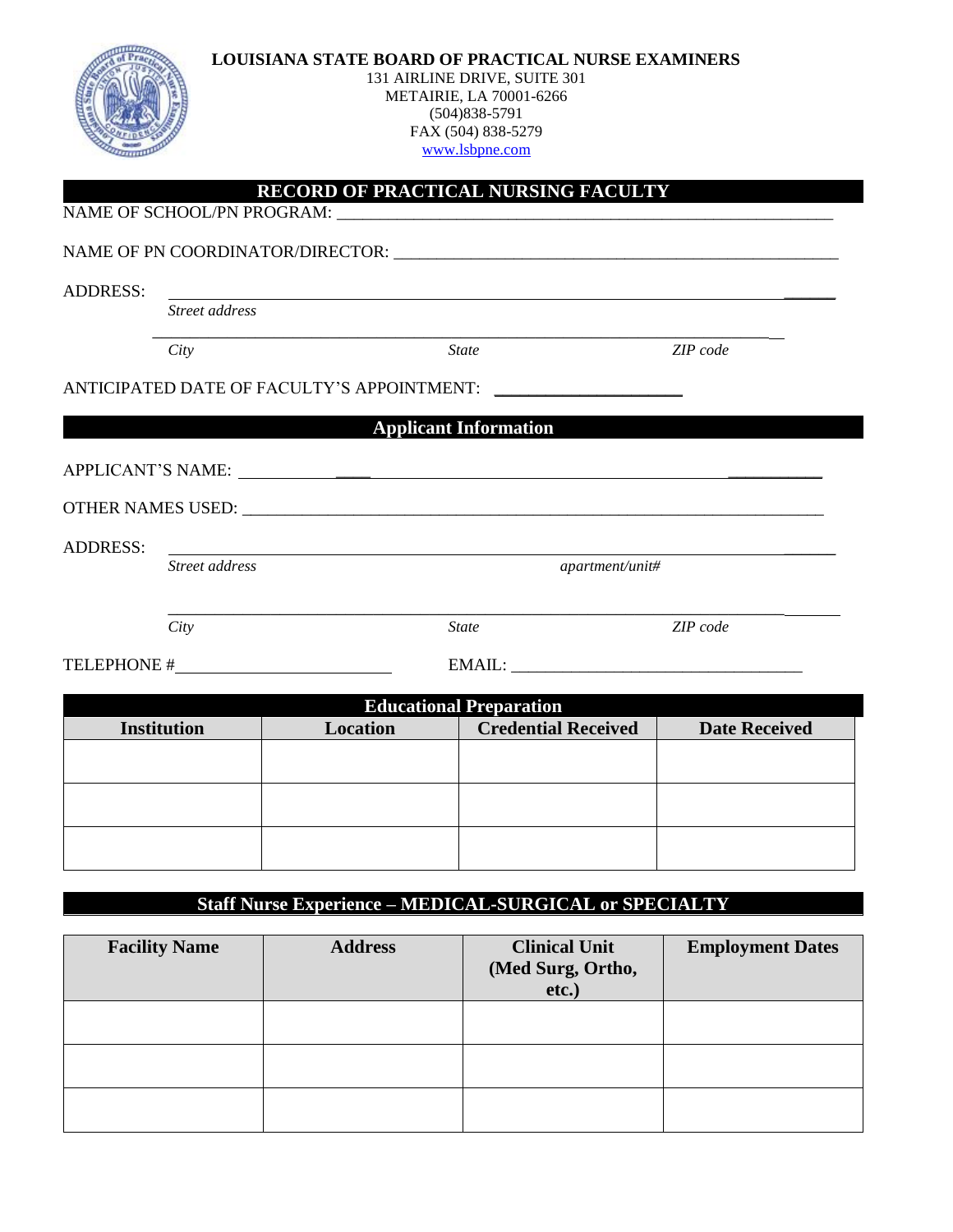### **LOUISIANA STATE BOARD OF PRACTICAL NURSE EXAMINERS**



### 131 AIRLINE DRIVE, SUITE 301 METAIRIE, LA 70001-6266 (504)838-5791 FAX (504) 838-5279 [www.lsbpne.com](http://www.lsbpne.com/)

| Other Nursing Experience – ALL other (including teaching experience) |                       |                              |                         |  |
|----------------------------------------------------------------------|-----------------------|------------------------------|-------------------------|--|
| <b>Facility/Program</b>                                              | <b>Position/Title</b> | <b>Clinical/Professional</b> | <b>Employment Dates</b> |  |
| Name & Address                                                       |                       | Area                         |                         |  |
|                                                                      |                       |                              |                         |  |
|                                                                      |                       |                              |                         |  |
|                                                                      |                       |                              |                         |  |
|                                                                      |                       |                              |                         |  |
|                                                                      |                       |                              |                         |  |
|                                                                      |                       |                              |                         |  |
|                                                                      |                       |                              |                         |  |
|                                                                      |                       |                              |                         |  |
|                                                                      |                       |                              |                         |  |

## **Applicant's Licensure History**

- 1. Do you currently hold a current, valid license to practice as a registered nurse in Louisiana? Yes No Let Louisiana RN LICENSE # \_\_\_\_\_\_\_\_\_\_\_
- 2. Do you currently hold, or have your ever held, a license to practice as a registered nurse (RN) or practical nurse (LPN/LVN) in any other state or U.S. territory? Yes \_\_\_\_ No \_\_\_\_\_

| <b>RN LICENSE#</b> | <b>STATE</b> | <b>ACTIVE?</b> |
|--------------------|--------------|----------------|
|                    |              |                |
|                    |              |                |
|                    |              |                |

| <b>RN LICENSE #   STATE   ACTIVE?</b> |  | <b>LPN/LVN LIC#   STATE</b> | <b>ACTIVE?</b> |  |
|---------------------------------------|--|-----------------------------|----------------|--|
|                                       |  |                             |                |  |
|                                       |  |                             |                |  |
|                                       |  |                             |                |  |

- 3. Has your RN or LPN license ever been disciplined in Louisiana or any other jurisdiction? Yes \_\_\_ No \_\_\_ If yes, attach a detailed narrative statement and a copy of consent order/board directives.
- 4. Are you currently under investigation by *any* board of nursing? Yes \_\_\_ No \_\_\_\_ If yes, attach a detailed narrative statement.
- 5. Have you ever been arrested, convicted of, plead guilty or no contest and/or nolo contender, or been sentenced for any criminal offense in *any* state? (This includes the participation or offer of a district attorney pre-trial intervention) Yes \_\_\_ No \_\_ If yes, attach a detailed narrative statement.
- 6. Do you have any criminal charges pending against you? Yes \_\_\_ No \_\_\_ If yes, attach a detailed narrative explanation.
- 7. Are you currently in an impaired nurse program? Yes No  $\overline{X}$ If yes, attach a detailed narrative statement explaining your condition(s).

I hereby certify that the above answers/statements are true and correct, and that I have not withheld any information that might affect this application. I understand that I may not participate in instruction, in a didactic or clinical setting, until board approval has been granted.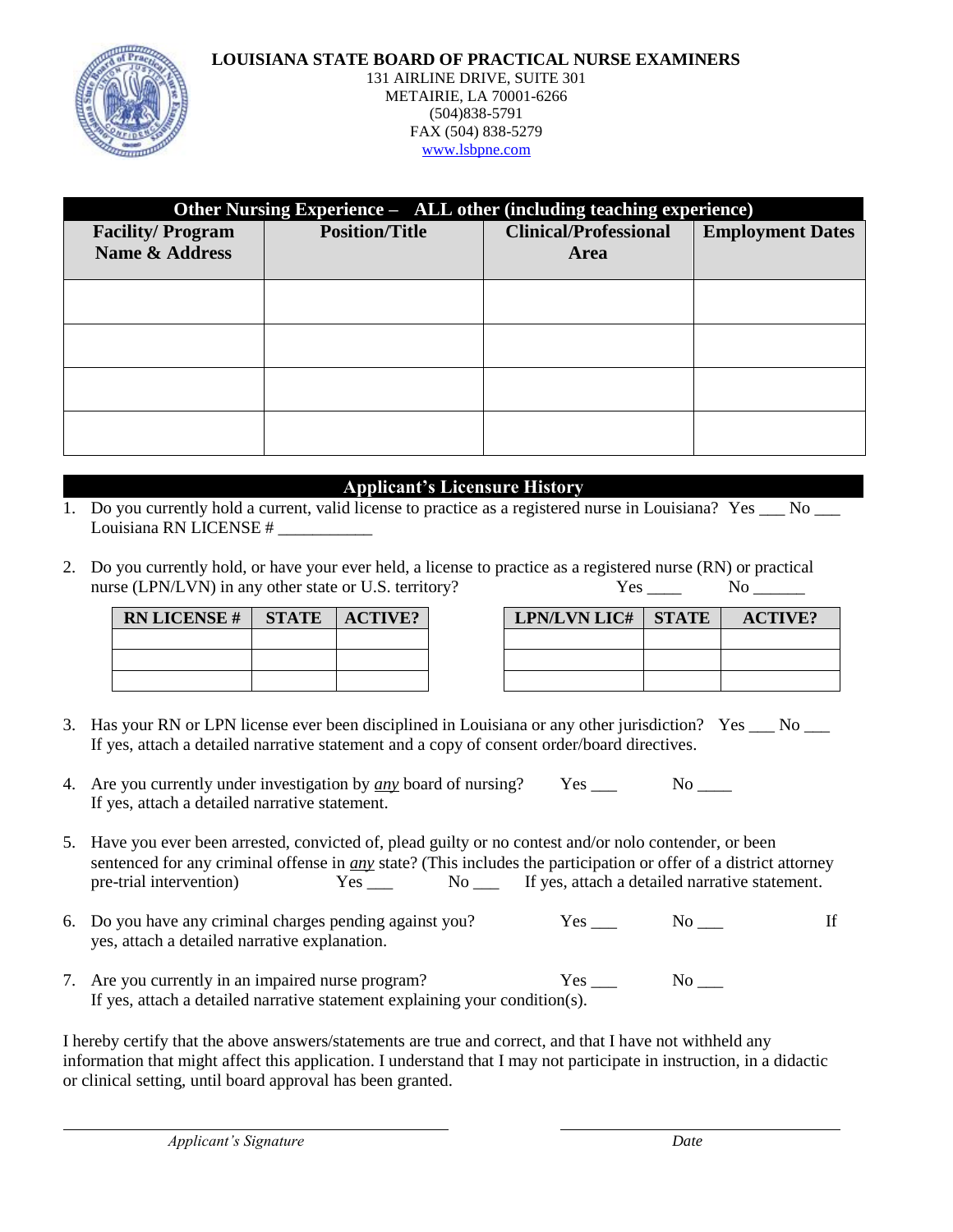

### Reference: Louisiana Administrative Code Title 46:XLVII Subchapter A. Faculty and Staff **§901. Faculty**

A. The program shall have a faculty of sufficient size and expertise to fulfill the program objectives. At no time shall a faculty consist of less than two fulltime nurse members, one of whom shall be designated as coordinator/department head. Programs with two fulltime nurse faculty members shall admit a maximum of 36 students per class. The board may, upon application by the school administrator, permit program expansion. Expansion approval must be obtained in writing from the board.

#### B. Application and Qualifications

1. Application. Each applicant for a faculty position in a practical nursing program shall be approved by the Louisiana State Board of Practical Nurse Examiners prior to employment in the program.

2. Licensure. Each nurse faculty member shall hold a current, valid license to practice as a registered nurse in the state of Louisiana, which license shall be visually inspected annually by the nurse coordinator/department head of the practical nursing program and the administrator of the school. The board may deny and/or rescind approval to a faculty applicant and/or current faculty member whose license has been or is currently being disciplined in any jurisdiction.

3. Nurse Coordinator/Department Head. The coordinator/department head shall be a registered nurse with a minimum of four years experience in medical-surgical nursing or nursing education. At least one of these four years must have been as a medical-surgical hospital staff nurse providing direct patient care. An applicant for nurse coordinator must have practiced as a nurse for a minimum of six full-time months during the three years immediately preceding application.

4. Nurse Instructor. A nurse instructor shall be a registered nurse with a minimum of three years of nursing experience. At least one of these three years must have been as a medical-surgical hospital staff nurse providing direct patient care. An applicant for nurse instructor must have practiced as a nurse for a minimum of six full-time months during the three years immediately preceding application.

5. Specialty Nurse Instructor. The board may consider an applicant for a specialty nurse instructor with experience in one of the clinical specialty areas (maternity, neonatal, pediatric, mental health) provided that this instructor is hired in addition to two full time nurse faculty members who meet the qualifications for nurse coordinator and/or nurse instructor. The specialty nurse instructor must have a minimum of four years of clinical experience in the specific specialty area. The specialty nurse instructor may be utilized only for instruction in the specific specialty area for which application was made.

AUTHORITY NOTE: Promulgated in accordance with R.S. 37:969 and R.S. 37:976.

HISTORICAL NOTE: Promulgated by the Department of Health and Human Resources, Board of Practical Nurse Examiners, LR 3:194 (April 1977), amended LR 5:355 (November 1979), LR 10:338 (April 1984), amended by the Department of Health and Hospitals, Board of Practical Nurse Examiners, LR 16:133 (February 1990), LR 18:1127 (October 1992), repromulgated LR 18:1260 (November 1992), amended LR 21:1244 (November 1995), LR 26:2617 (November 2000), LR 33:1869 (September 2007).

#### **§903. Faculty Responsibilities**

A. Coordinator. Shall be responsible for the implementation of the program plan within the institutional organization.

B. Instructors. Shall be directly responsible to the coordinator and shall be responsible for selecting, teaching, guiding and evaluating all learning experiences in the classroom and clinical facilities. All learning experiences and methods of instruction shall provide opportunity for fulfilling the objectives of the practical nursing courses.

AUTHORITY NOTE: Promulgated in accordance with R.S. 37:969 and R.S. 37:976.

HISTORICAL NOTE: Promulgated by the Department of Health and Human Resources, Board of Practical Nurse Examiners, LR 10:338 (April 1984).